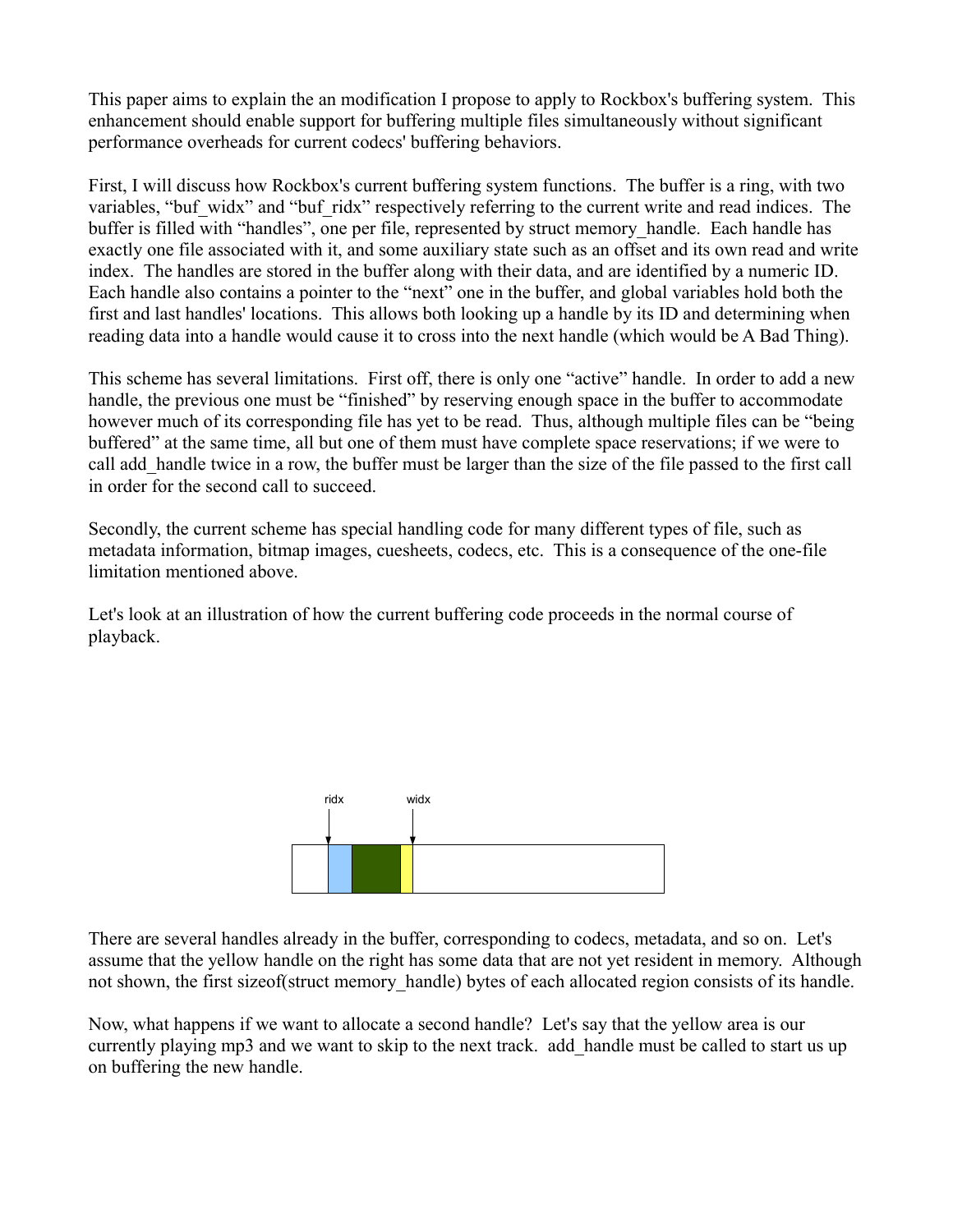

The result is above. Remember, we must "finish" the yellow handle; here the space reserved for it on the buffer is expanded to match the amount remaining to be read from its source file. In the event that the yellow region has insufficient room to grow, add\_handle will fail. After growing the yellow handle, we place our new orange one at buf widx and set current handle to point to the new one.

Now let's say we proceed with buffering our orange handle. As we do so, the amount of space occupied by this handle increases until it reaches the end of the buffer. Oops! But no worries, this is a ring buffer; because this is a PACKET\_AUDIO type handle it's allowed to wrap around.



Note that buf widx  $\leq$  buf ridx now. As we continue buffering, we'll fill from the start of the buffer. We're going to have a problem, though – the blue, green, and yellow handles aren't moving or being released. When our orange handle runs into the blue one the buffering thread will stop expanding the orange handle. If the blue handle were to be freed we would happily consume its space (and continue growing provided the green and yellow handles are released until we hit the start of the orange handle; if the orange handle fills the entire buffer we must abort because we just don't have enough buffer space to do what the codec is asking), but that can't happen in this example.

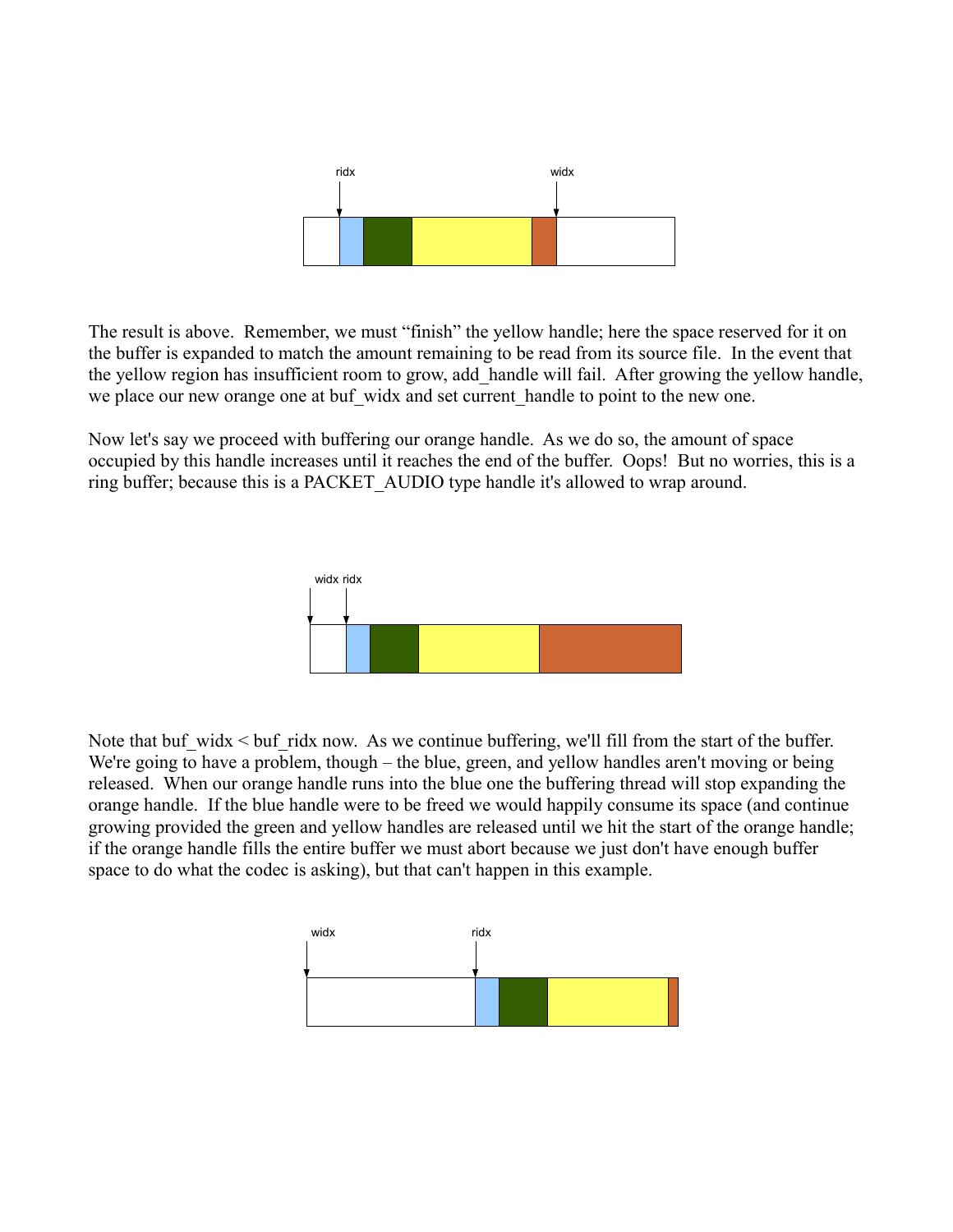Shown above is one possible solution to our problem when we run into the blue handle. We simply move the blue handle to another location. Another potential solution is to copy what we've already buffered of the orange handle to a new location (probably just after the yellow handle) and continue growing from there. Although the latter solution is what the current buffering code does, that's not really relevant: the important thing is that some copying/moving of data already in the buffer must take place. This has a detrimental effect on performance.

Now, let's look at extending these methods to support multiple "current" handles (handles which are still being buffered and do not have 100% of the space they require already reserved in the buffer). To do this, I propose we allow the caller requesting a handle to be able to ask for "chunky" handles. A "chunky" handle will behave just like a normal one, EXCEPT in the following case:

– A new "chunky" handle is added while the current handle is already "chunky".

In this case, instead of "finishing" the first chunky handle, we only "finish" a chunk of it. From now on the chunky files may consist of a series of handles in the buffer, each corresponding to the same file, but having different offsets and potentially different sizes, as shown below:



Although multiple handles may correspond to the same file, only the first one has the file's true read index and only the last has the file's write index. Each chunk contains a pointer not only to the next handle in the buffer, but also to the next handle corresponding to the same file. Thus, when a method copying data from the buffer is called, it will traverse a series of (potentially) small handles, deallocating any which are exhausted in the process.

Because this methodology only has an effect when two "chunky" files are allocated in sequence, it has no impact on "normal" codecs. If a "normal" handle is added, buffer space for any "chunky" handles in progress must be completely allocated. Because of this behavior, the performance impact of this technique on existing codecs is very minimal.

Now, the benefits. Because only a small amount of the file is requested at a time, and because there is an implicit ordering of the chunks within a file, it is possible for a "chunk" file to "fill in the gaps" in the buffer. Imagine that both the yellow and orange "chunky" handlesets in the above example were advanced. The buffer would look like this: